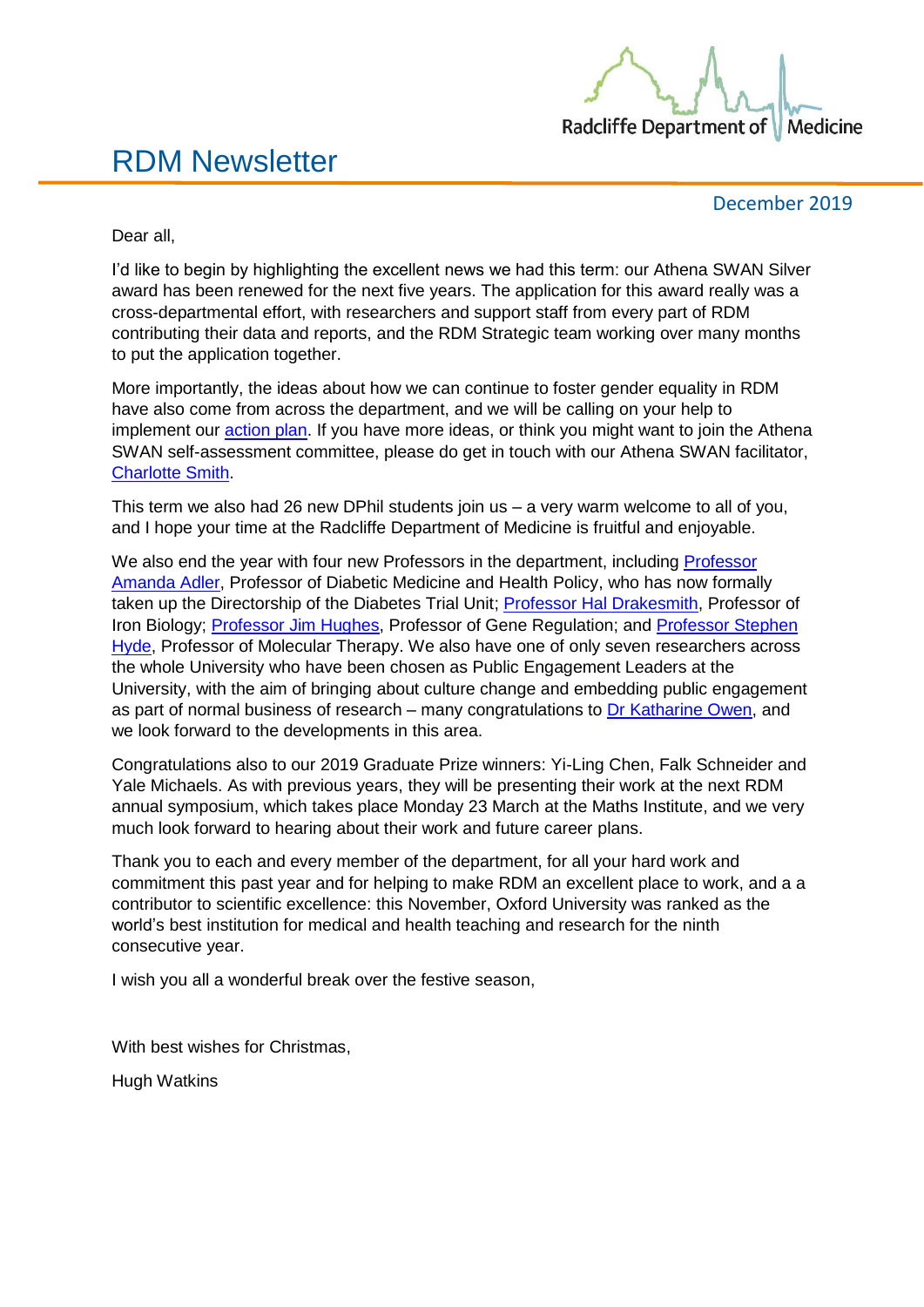## **Save the date**

#### **RDM Researchers Careers Day**

The [RDM Researcher Association](https://www.rdm.ox.ac.uk/intranet/career-development/a-community-to-enrich-the-rdm-researcher-experience-through-social-events-career-development-and-advice) are planning a busy day of careers talks and workshops for the annual RDM Researchers Careers Day, which will take place Thursday April 23 at Somerville College.

By way of reminder, the RDM Researcher Association is a community, led and run by researchers, that serves to enrich the researcher experience, through social events, career development and advice.

If you would like to get involved or join the RDM Researcher Association, contact [researcherassociation@rdm.ox.ac.uk.](mailto:researcherassociation@rdm.ox.ac.uk)

#### **RDM Annual Symposium 2020**

The 8th RDM Annual Symposium will be held on Monday 23 March 2020, in the Maths Institute. It is a great opportunity to learn more about the world leading research in RDM and to talk to, and network with, colleagues from across RDM. The day will feature talks by RDM researchers, a keynote lecture, talks by our Graduate Prize Winners and a poster event. Please put the date in your diaries and further information will be circulated in the New Year.

### **Congratulations**

#### **Congratulations to our new Professors**

The title of Professor has been awarded to [Hal Drakesmith](https://www.rdm.ox.ac.uk/people/alexander-drakesmith) (MRC HIU, MRC WIMM, IMD) (now Professor of Iron Biology), [Jim Hughes](https://www.rdm.ox.ac.uk/people/jim-hughes) (MRC MHU, MRC WIMM, NDCLS) (Professor of Gene Regulation), and [Stephen Hyde](https://www.rdm.ox.ac.uk/people/stephen-hyde) (NDCLS) (Professor of Molecular Therapy).

Professor [Amanda Adler](https://www.rdm.ox.ac.uk/people/amanda-adler) (OCDEM), the new Director of the Diabetes Trial Unit, is now Professor of Diabetic Medicine and Health Policy. Amanda has been recruited from her roles in NICE and the University of Cambridge.

#### **Professor Damian Tyler Honorary Skou Professor at Aarhus University**

[Professor](https://www.rdm.ox.ac.uk/people/damian-tyler) Tyler's (OCMR, CVM) award recognises and consolidates his collaborative work at the MR Research Centre, part of the Department of Clinical medicine at Aarhus University.

#### **Professor David Ray awarded 2020 Society for Endocrinology medal**

The medal is awarded every year to a British endocrinologist in recognition of outstanding studies. As part of the award, [Professor](https://www.rdm.ox.ac.uk/people/david-ray) Ray (OCDEM) will give the Society Medal Lecture during the Society for Endocrinology BES conference in November 2020.

### **Important reminders**

#### **Research Excellence Framework 2021**

The Research Excellence Framework [\(REF\)](https://researchsupport.admin.ox.ac.uk/reporting/ref) is a UK-wide assessment of research in universities, and provides an objective peer reviewed score of the quality and impact of research at subject level in each university. The next exercise will be conducted in 2021, and preparations are now underway for Oxford's submission which is due in late 2020.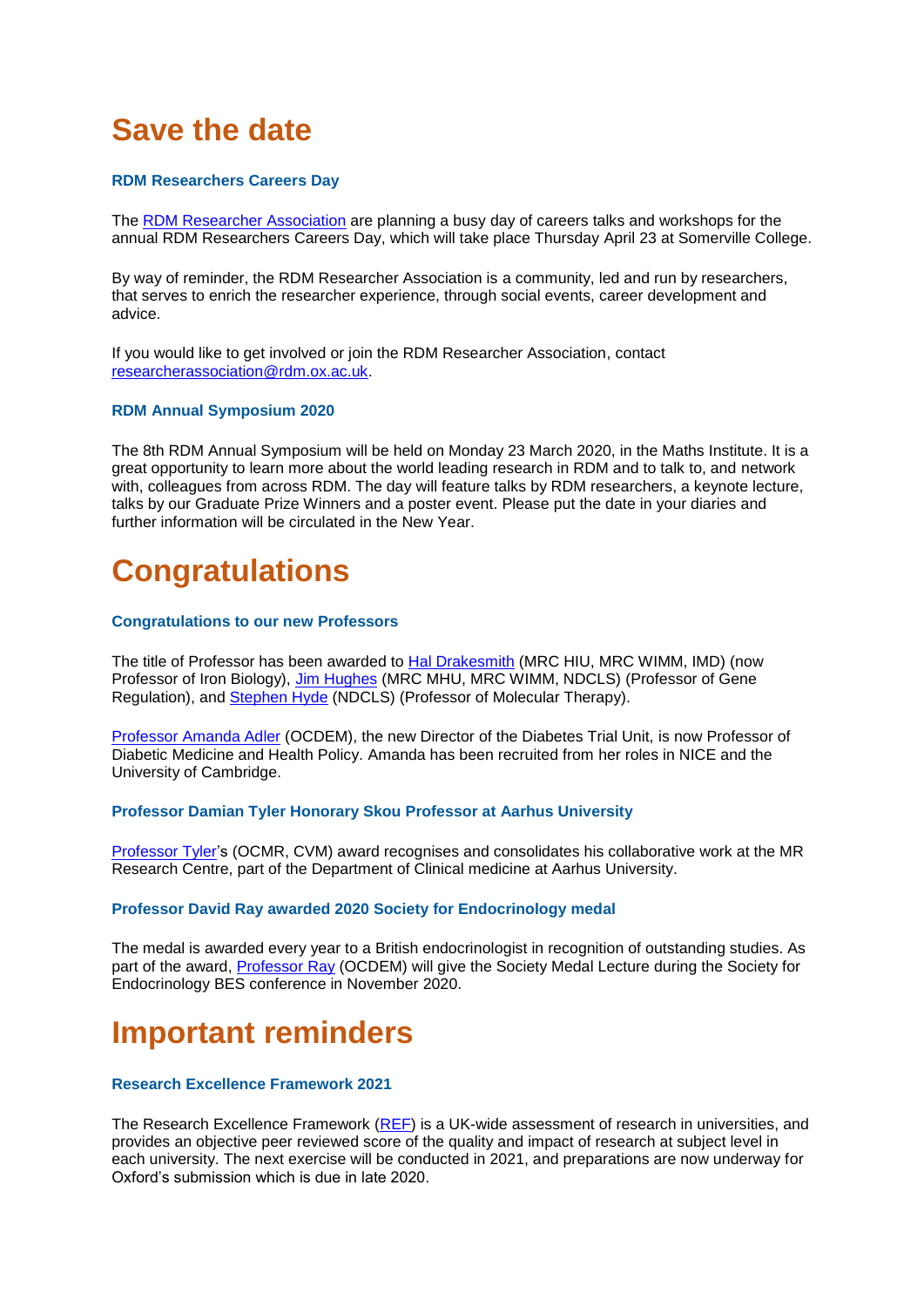REF is important because the results inform the selective allocation of funding, known as QR (qualityrelated) Funding. The University of Oxford currently receives approximately £80m per annum based on its performance in REF 2014. For each submission, three distinct elements are assessed: the quality of outputs (e.g. publications, performances, exhibitions); their impact beyond academia; and the environment that supports research.

For REF 2021, research is grouped into 34 subject-based units of assessment (UOAs), under the guidance of four main panels. Researchers in RDM will be included in UOA1 - Clinical Medicine, along with researchers from many of the other clinical departments in Oxford. In REF 2014, the University of Oxford ranked top for overall quality in Clinical Medicine (out of 31 institutions), and we hope to do the same again in REF 2021.

The University has developed a [Code of Practice](https://researchsupport.admin.ox.ac.uk/ref/code-practice) which sets out how the University will identify which staff are eligible to be submitted to REF 2021 and how the University will select which research outputs will be submitted. Based on this Code of Practice, the University held a REF dry run exercise in 2019, to help inform the actual submission in 2020. We anticipate that approximately 100 researchers from across RDM will be returned in REF 2020.

If you have any questions or concerns around REF 2021, please contact the RDM Research Strategy Coordinator [Dr Ruth McCaffrey,](mailto:ruth.mccaffrey@rdm.ox.ac.uk) in the first instance.

### **In the News**

#### **Study decodes gene function that protects against type 2 diabetes**

An international research collaboration led by researchers from the Universities of Helsinki and Oxford has identified the biological mechanism through which a genetic variant protects against type 2 diabetes. The study, co-led by [Professor Anna Gloyn](https://www.rdm.ox.ac.uk/people/anna-gloyn) (OCDEM), with [Dr Benoit Hastoy](https://www.rdm.ox.ac.uk/people/benoit-hastoy) (OCDEM) as the co-first author, was published in *[Nature Genetics](https://www.nature.com/articles/s41588-019-0513-9.epdf?author_access_token=nbprl9Ee6hSHydlsOjpAq9RgN0jAjWel9jnR3ZoTv0PGgsIi6ytsJHkNDJheZKVx_owIpKQg0Jlw8XAQv4D0YdZ9tpT_NgkiY1Mdhhhmnf48modpL3C3u58y5HCw9wt78xfLgwpnEd-R1HxuwE-kiw%3D%3D)*. Find out more about the study on the [RDM](https://www.rdm.ox.ac.uk/news/study-decodes-gene-function-that-protects-against-type-2-diabetes)  [website.](https://www.rdm.ox.ac.uk/news/study-decodes-gene-function-that-protects-against-type-2-diabetes)

#### **Promising eczema therapy in early stage trials**

[Professor Graham Ogg](https://www.rdm.ox.ac.uk/people/graham-ogg) (MRC HIU, MRC WIMM, IMD) has led a small, proof-of-concept trial for a therapy that targets the immune system, and which shows promise for treating atopic dermatitis – the most common form of eczema. This is the first trial to show that atopic dermatitis could be treated by targeting the immune signalling molecule IL-33. Find out more about the study on the [RDM website.](https://www.rdm.ox.ac.uk/news/promising-therapy-for-common-form-of-eczema-identified-in-early-stage-trial)



#### **New AI technology for advanced heart attack predictions**

A team of researchers led by [Professor Charalambos Antoniades](https://www.rdm.ox.ac.uk/people/charalambos-antoniades) (CVM) have developed a heart 'fingerprint' to tailor personalised treatments. The technique uses artificial intelligence to identify people at high risk of a fatal heart attack at least five years before it strikes. These findings were presented at the 2019 European Society of Cardiology conference – read more about it on the [RDM](https://www.rdm.ox.ac.uk/news/new-ai-technology-for-advanced-heart-attack-predictions)  [website.](https://www.rdm.ox.ac.uk/news/new-ai-technology-for-advanced-heart-attack-predictions)

#### **OCDEM live tweets on World Diabetes Day**

OCDEM researchers marked World Diabetes Day (November 14) by taking over the RDM twitter account, and tweeting 'a day in the life of OCDEM' diary, with visits to the clinics and labs that OCDEM staff work in. Find out more on the [RDM Oxford Twitter account.](https://twitter.com/RDMOxford/status/1194895241339424770)

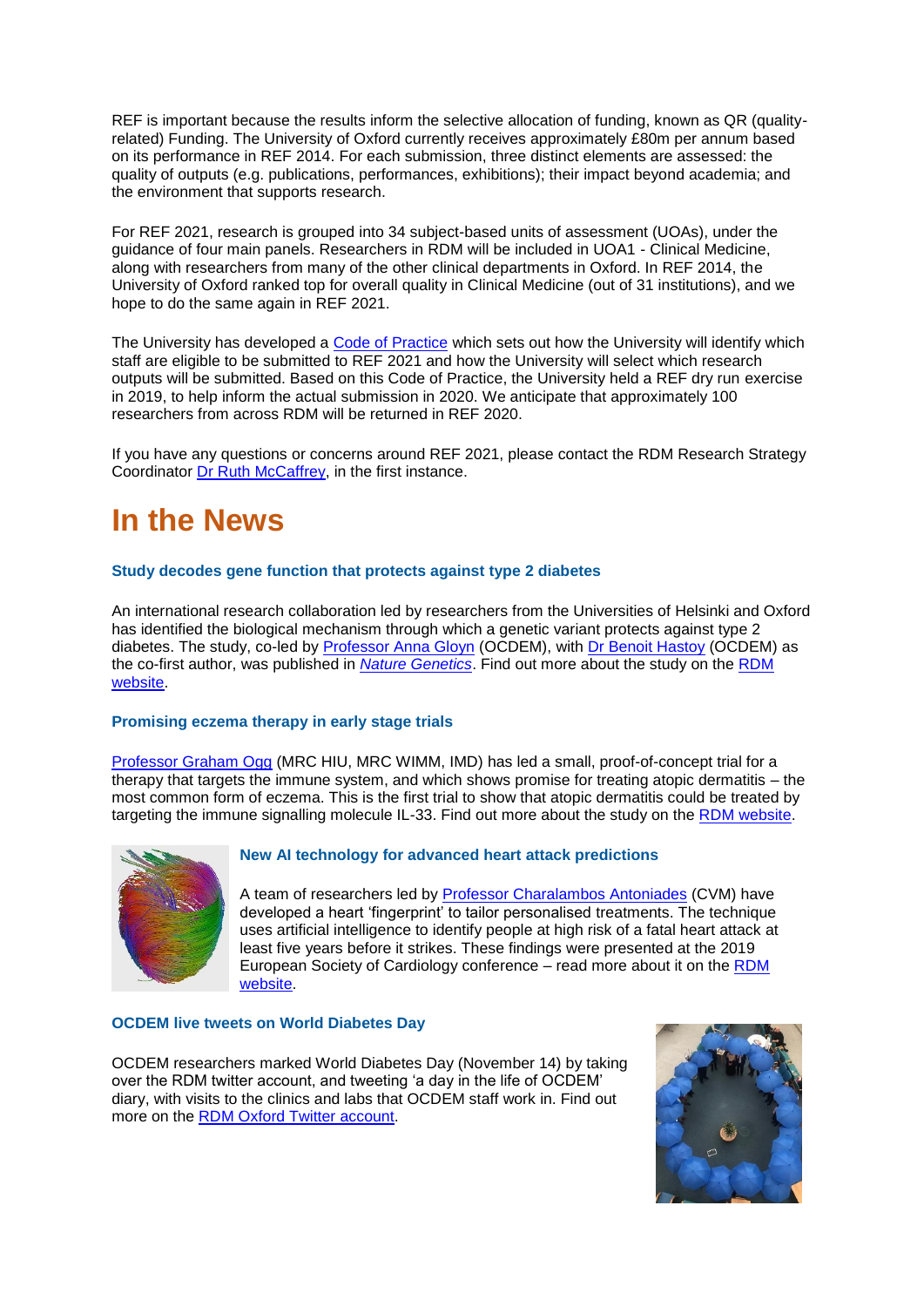# **Congratulations to the following DPhil students on passing their vivas**

**Jonny Hertzog** worked on 'Innate Immune Recognition and Evasion by Viruses', and was supervised by Associate Professor Jan Rehwinkel (MRC HIU, MRC WIMM, IMD) and Rachel Rigby (MRC HIU, MRC WIMM, IMD).

**Dr Mark Peterzan** worked on 'ATP Delivery Rates in Myocardial Hypertrophy', and was supervised by Dr Christopher Rodgers (formerly OCMR, CVM, now at the University of Cambridge), Professor Stefan Neubauer (OCMR, CVM), and Associate Professor Oliver Rider (OCMR, CVM).

**Joost Van Haasteren** worked on 'Strategies to facilitate the long-term expression of transgenes for treatment of chronic liver disease', and was supervised by Professors Stephen Hyde and Deborah Gill (both NDCLS).

**Dr Amina Ismaeel** worked on 'The Role of Fungal-Responsive CD1a-Reactive T cells in the Pathogenesis of Atopic Dermatitis', and was supervised by Professor Graham Ogg (MRC HIU, MRC WIMM, IMD) and Dr Luzheng Zue (NDM).

**Xiao Huiyan** worked on 'Characterisation and Application of EBOV-GP Pseudotyped Influenza Virus (E-S-FLU)', and was supervised by Professor Alain Townsend (MRC HIU, MRC WIMM, IMD).

**Charlotte Philpott** worked on 'Studies of Genetic Variants in Monogenic Renal Tubular Disorders', and was supervised by Professor Rajesh Thakker (OCDEM) and Dr Caroline Gorvin (formerly OCDEM, now at the University of Birmingham).

**Melissa Bedard** worked on 'Sterile activation of Invariant Natural Killer T cells by ER-stressed antigen presenting cells', and was supervised by Professors Christian Eggeling and Vincenzo Cerundolo (both MRC HIU, MRC WIMM, IMD).

**Mehroz Ehsan** worked on 'Characterization of the Cardiomyopathy Causing Mutation in Muscle Lim Protein (C58G)', and was supervised by Associate Professor Katja Gehmlich (formerly CVM, now at the University of Birmingham) and Associate Professor Charles Redwood (CVM).

**Dr Ioannis Akoumianakis** worked on 'Regulation of human vascular redox state in obesity and insulin resistance, and was supervised by Professors Charalambos Antoniades and Keith Channon (both CVM).

**Dr Jennifer Rayner** worked on 'The Effects of Obesity and Weight Loss in Heart Failure: Imaging the Obesity Paradox using Magnetic Resonance Imaging and Spectroscopy', and was supervised by Professor Stefan Neubauer (OCMR, CVM), Associate Professor Oliver Rider (OCMR, CVM) and Dr Christopher Rodgers (formerly OCMR, CVM, now at the University of Cambridge).

**Jade Bailey** worked on 'Redox Sensor and Effector Functions of Tetrahydrobiopterin and the Mitochondria in Molecular Models of Cardiovascular Disease', and was supervised by Professor Keith Channon and Dr Mark Crabtree (both CVM).

**Laurienne Edgar** worked on 'Hyperglycaemia Induced Immunomodulation of Macrophages in Diabetic Vascular Disease', and was supervised by Professor Robin Choudhury and Dr Naveed Akbar (both CVM).

**Katia Mattis** worked on 'The role of RREB1 in human pancreatic beta cell development and function', and was supervised by Professor Anna Gloyn (OCDEM) and Dr Ben Davies (NDM).

**Andrew King** worked on 'The regulation of ζ-globin expression', and was supervised by Professors Richard Gibbons and Douglas Higgs (both MRC MHU, MRC WIMM, NDCLS).

In addition, **Dr Syed Gardezi** passed his viva for MSc (Research), and worked on 'The clinical epidemiology of atrial fibrillation in a population cohort and its association with valvular heart disease', and was supervised by Associate Professor Saul Myerson (OCMR, CVM).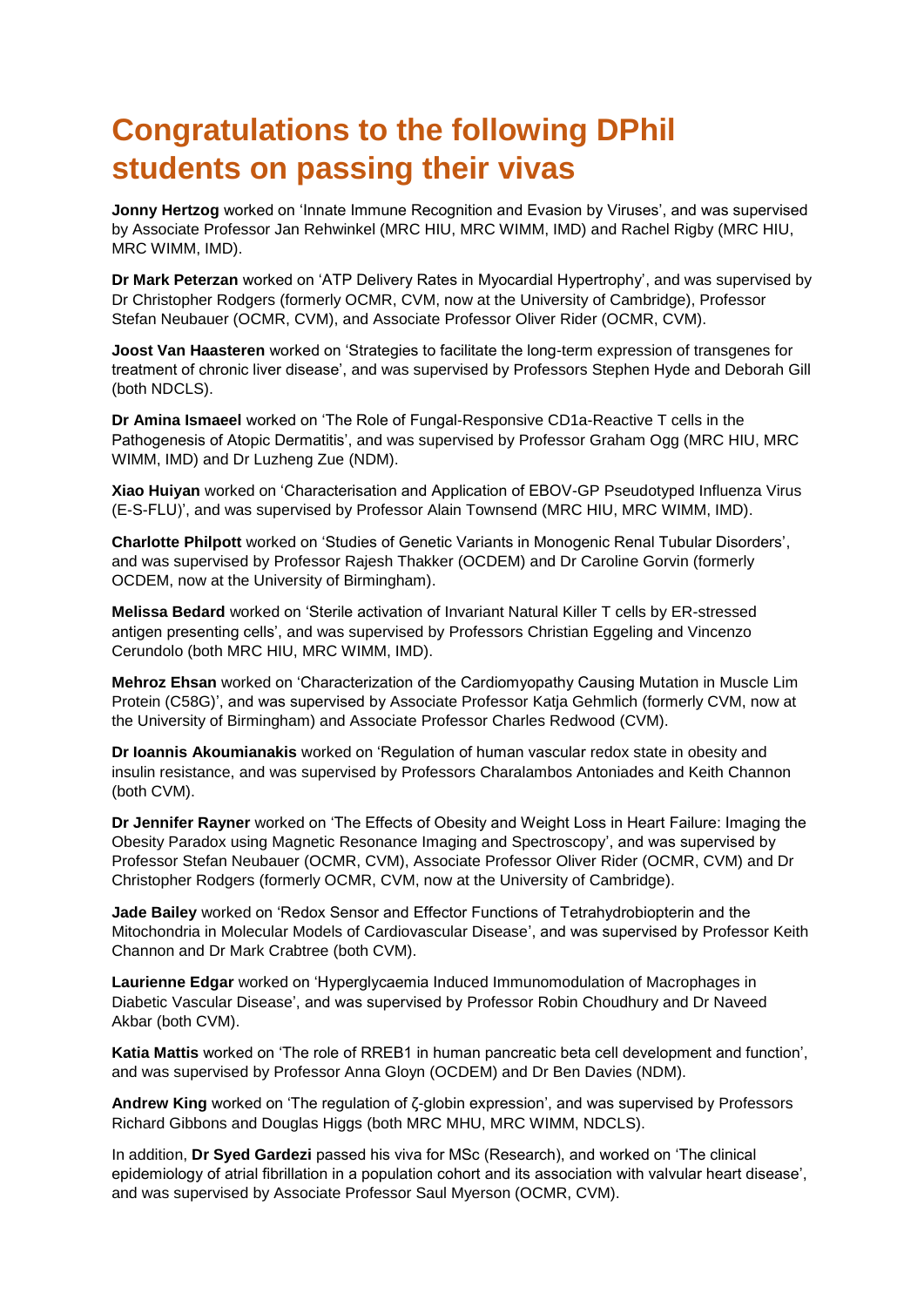Many congratulations to all our students.

## **Prizes and awards**

We're always keen to hear about your prize wins: please email [communications@rdm.ox.ac.uk](mailto:communications@rdm.ox.ac.uk) to let us know.

#### **2019 RDM graduate prize winners**

Many congratulations to [Yi-Ling Chen](https://www.rdm.ox.ac.uk/people/yi-ling-chen) (MRC HIU, MRC WIMM, IMD), [Falk Schneider](https://www.rdm.ox.ac.uk/people/falk-schneider) (MRC HIU, MRC WIMM, IMD) and [Yale Michaels](https://www.rdm.ox.ac.uk/people/yale-michaels) (MRC MHU, MRC WIMM, NDCLS), who are the 2019 winners of the RDM graduate prize. As in previous years, they will be giving a presentation about their research at the 2020 RDM Annual Symposium on Monday 23 March.

#### **Dr Mira Kassouf recognised in '50 Movers and Shakers in BioBusiness' list**

[Dr Kassouf](https://www.rdm.ox.ac.uk/people/mira-kassouf) (MRC MHU, MRC WIMM, NDCLS) was one of the researchers listed in the sixth annual '50 Movers and Shakers in Biobusiness' report, published by the magazine BioBeat. The report highlights the trailblazers and trendsetters shaping the future of the UK life sciences sector.

#### **Dr Nikolaos Nikolaou wins EYES meeting and British Endocrinology Society prizes**

[Dr Nikolaou](https://www.rdm.ox.ac.uk/people/nikolaos-nikolaou) (OCDEM), a postdoctoral researcher from the Tomlinson group, won the 'Best Oral Presentation' award at the 7<sup>th</sup> European Society for Endocrinology European Young Endocrinologists (EYES) meeting, and followed this up with winning the 'Best Metabolism and Obesity Oral Communication Prize' at the British Endocrinology Society conference.

#### **Christos Kotanidis awarded Council on Cardiovascular Surgery and Anaesthesia Abstract travel grant**

[Christos Kotanidis](https://www.rdm.ox.ac.uk/people/christos-kotanidis) (CVM), a DPhil student from the Antoniades group, was awarded a \$1,000 travel grant, which is given to the highest ranking abstracts from young investigators in the field of Surgery and Anaesthesia.



#### **Dr Betty Raman wins her third prize for the year**

[Dr Betty Raman](https://www.rdm.ox.ac.uk/people/betty-raman) (OCMR, CVM) (pictured, left) won the American Heart Association Melvin Judkins Early Career Clinical Investigator award, taking her tally of award wins for the year to three. Earlier this year, Dr Raman also won the Young Investigator award at the British Society of Cardiovascular Magnetic Resonance meeting, and later won a European Society of Cardiology conference award, in the Coronary Pathophysiology and Microcirculation category.

#### **Oxford University teaching awards**

[Dr Deborah Hay](https://www.rdm.ox.ac.uk/people/deborah-hay) (NDCLS), [Dr Ricardo Carnicer](https://www.rdm.ox.ac.uk/people/rcardo-carnicer) (CVM) and [Professor Marella De Bruijn](https://www.rdm.ox.ac.uk/people/marella-debruijn) (MRC MHU, MRC WIMM, NDCLS) were all winners at the 2019 University of Oxford Teaching Excellence Awards, which formally acknowledge significant educational achievements. Dr Hay was awarded an 'Excellent Teacher' award, and together with Dr Carnicer, she also picked up a project award for their project entitled 'Bench to Classroom: linking researchers with clinical teaching in Laboratory Medicine'. Professor De Bruijn and her colleagues also won a project award for their project entitled 'Pilot Course in Innovation Strategy for DPhil Students'.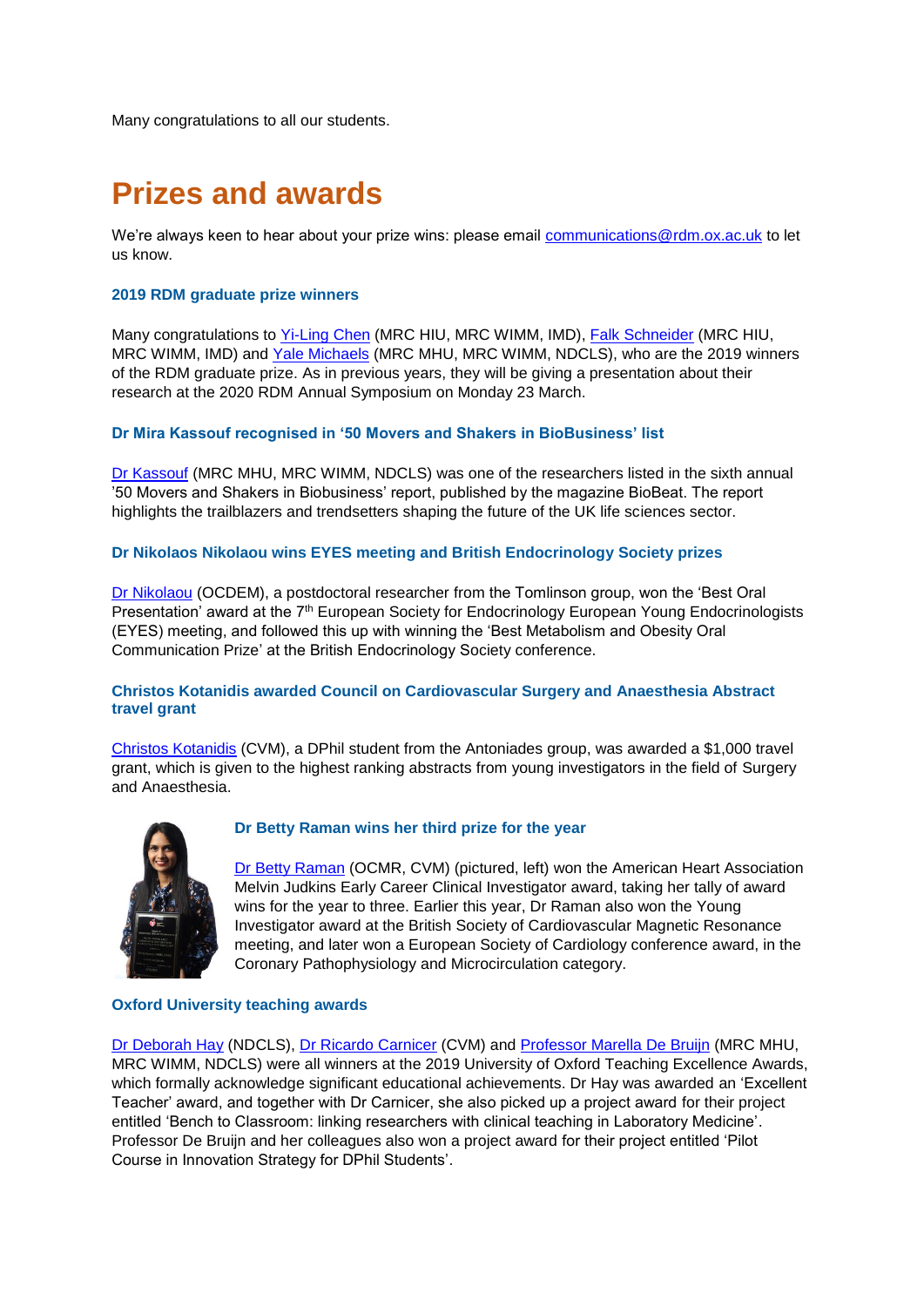#### **RDM researchers win multiple awards at the European Society of Cardiology conference**

[Dr Evangelos Oikonomou](https://www.rdm.ox.ac.uk/people/evangelos-oikonomou) (CVM) won the clinical research Young Investigator Award at the conference, and [Dr Parag Gajendragadkar](https://www.rdm.ox.ac.uk/people/parag-gajendragadkar-1) (CVM) won the population science Young Investigator Award. Drs [Naveed Akbar](https://www.rdm.ox.ac.uk/people/naveed-akbar) and [Jillian Simon](https://www.rdm.ox.ac.uk/people/jillian-simon) (both CVM) were the runners-up in the Basic Science and Coronary Pathophysiology category.

#### **Dr Simona Valletta wins Fellowship**

[Dr Valletta](https://www.rdm.ox.ac.uk/people/simona-valletta) (MRC MHU, MRC WIMM, NDCLS) has been awarded an Intermediate Research Fellowship from the Kay Kendall Leukaemia Fund, to study the effects of ageing in haematopoiesis and cancer.

#### **New College and Cancer Research UK fellowships for Dr Beth Psaila**

[Dr Psaila](https://www.rdm.ox.ac.uk/people/bethan-psaila) (MRC MHU, MRC WIMM, NDCLS) was awarded an Advanced Clinician Scientist Fellowship from Cancer Research UK, to study abnormal megakaryocytes and bone marrow fibrosis. She was also appointed a Senior Fellow at New College.

#### **Oxford-Celgene Fellowship for Dr Supat Thongjuea and Dr Kate Lines**

[Dr Thongjuea](https://www.rdm.ox.ac.uk/people/supat-thongjuea) (MRC Centre for Computational Biology, MRC WIMM, NCDLS) has been awarded the fellowship to apply single-cell biology and computational methods to translational medicine challenges.

[Dr Kate Lines](https://www.rdm.ox.ac.uk/people/kate-lines) (OCDEM) has been awarded the fellowship for her project entitled 'Targeting Epigenetic Mechanisms for the Treatment of Pancreatic Neuroendocrine Tumours'.

#### **RDM team wins 2018 Hypertension Top Paper award**

[The award,](https://www.rdm.ox.ac.uk/news/rdm-paper-wins-2018-hypertension-top-paper-award) given by the journal *Hypertension,* recognises the publication as the top paper in its category of basic science. The paper's first author was [Dr Surawee Chuaiphichai](https://www.rdm.ox.ac.uk/people/surawee-chuaiphichai) , and the work was led by [Dr Gillian Douglas](https://www.rdm.ox.ac.uk/people/gillian-douglas) and [Professor Keith Channon](https://www.rdm.ox.ac.uk/people/keith-channon) (all CVM).

#### **RDM image is 'Supporters' Favourite' in British Heart Foundation (BHF) image competition**

The image (pictured, right), created by DPhil students [Cheryl Tan](https://www.rdm.ox.ac.uk/people/cheryl-tan) and [Maryam Alsharqi,](https://www.rdm.ox.ac.uk/people/maryam-alsharqi) together with Drs [Winok Lapidaire,](https://www.rdm.ox.ac.uk/people/winok-lapidaire) Mariane Bertagnolli and [Adam Lewandowski](https://www.rdm.ox.ac.uk/people/adam-lewandowski) (all CCRF, CVM) represents the complex interactions between the heart and the brain. The image won the popular vote in the BHF 'Reflections of Research' image competition.



#### **Student with OCDEM project wins Physiological Society undergraduate prize**

Eleanor Sharpe, an Oxford University student who did her Final Honour School project under the joint supervision of Drs [Reshma Ramcherya](https://www.rdm.ox.ac.uk/people/reshma-ramracheya) (formerly OCDEM) and [Claudia Guida](https://www.rdm.ox.ac.uk/people/claudia-guida) (OCDEM) has won this year's Physiological Society prize for best overall student at Oxford University – the prize recognises excellence in final year undergraduate physiology students.

Many congratulations to all award winners!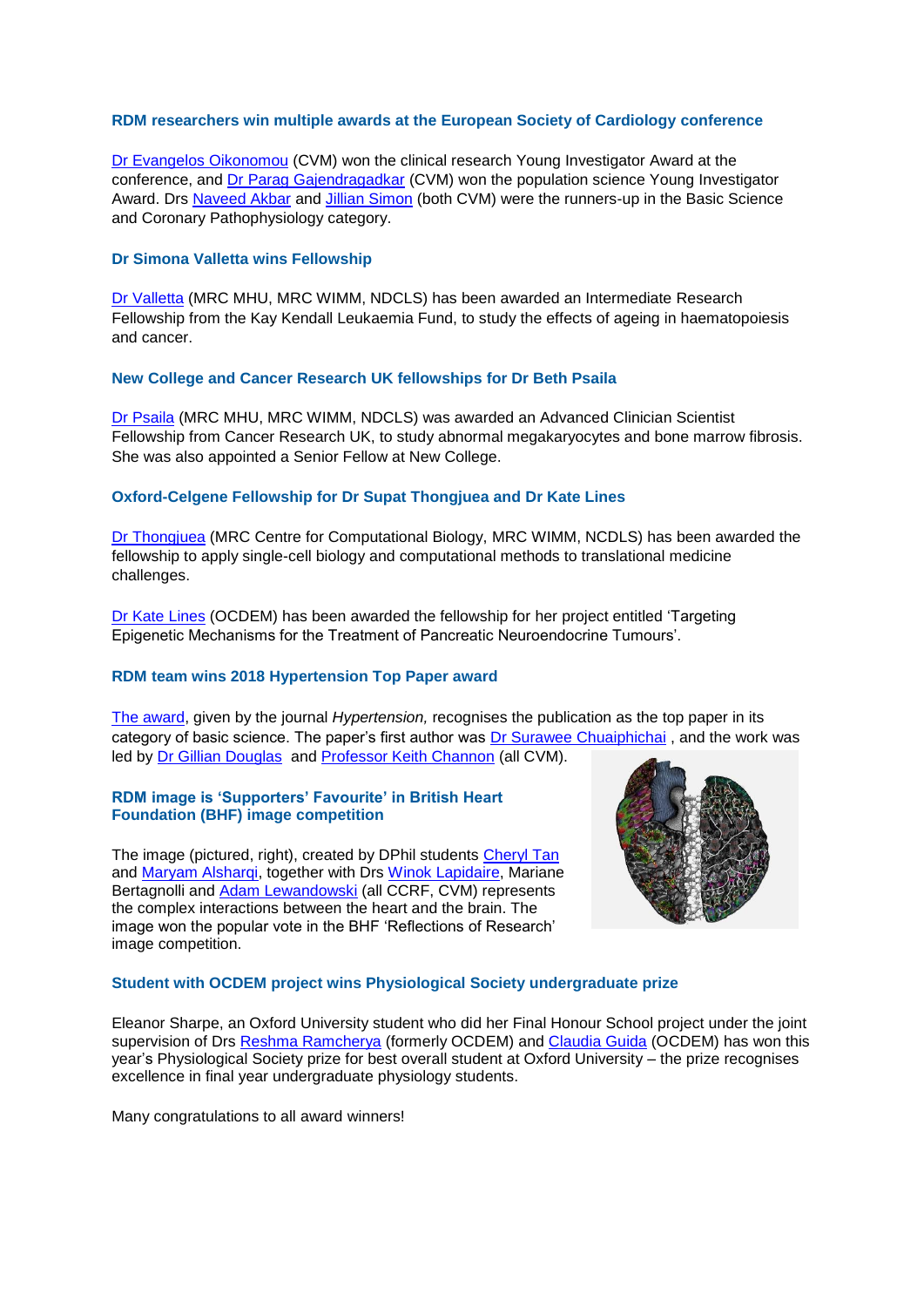## **Research funding**

Don't forget to visit the ['Find Funding'](https://www.rdm.ox.ac.uk/intranet/finance-grants-and-funding/find-funding) section of the website to learn about the support that we can provide with your grant applications. Details of all RDM internal deadlines can also be found there. For any funding related queries, please contact the [RDM Research Strategy and Funding team](mailto:funding@rdm.ox.ac.uk) (Drs [Ruth McCaffrey,](mailto:ruth.mccaffrey@rdm.ox.ac.uk) [Serena Briant](mailto:serena.briant@rdm.ox.ac.uk) and [Kathleen Dolan\)](mailto:kathleen.dolan@rdm.ox.ac.uk).

### External funding awards

**[Dr Svetlana Reilly](https://www.rdm.ox.ac.uk/people/svetlana-reilly)** (CVM) has been awarded a two-year extension to her BHF Intermediate Basic Science Research Fellowship for the project entitled, *MicroRNA-mediated proarrhythmic mechanisms in atrial fibrillation*.

**[Dr Simona Valletta](https://www.rdm.ox.ac.uk/people/simona-valletta)**, from the Nerlov lab (MRC MHU, MRC WIMM, NDCLS), has been awarded a Kay Kendall Leukaemia Fund Intermediate Research Fellowship for work on '*The aged bone marrow microenvironment and its role in acute myeloid leukaemia: a new potential treatment target?*

**[Professor Leanne Hodson](https://www.rdm.ox.ac.uk/people/leanne-hodson)** (OCDEM) has received funding from the BHF for a project grant '*Revealing the mechanisms by which milk sugars exaggerate postprandial lipaemia – implications for cardiovascular disease risk*. This has been awarded in collaboration with the University of Bath.

**[Professor Barbara Casadei](https://www.rdm.ox.ac.uk/people/barbara-casadei)** (CVM) has been awarded a 5 year programme grant from the BHF for work entitled *'Impact of clinically silent atrial fibrillation on cerebrovascular disease and cognitive decline in the UK Biobank Imaging Cohort*'.

**[Dr Shelley Harris](https://www.rdm.ox.ac.uk/people/shelley-harris)** from the Tomlinson lab (OCDEM) has received funding from The Society for Endocrinology for the project '*Dissecting the role of role of 5ß-reductase in pancreatic islet cell morphology and hormone secretion*'.

**[Professor Doug Higgs](https://www.rdm.ox.ac.uk/people/doug-higgs)** (MRC MHU, MRC WIMM, NDCLS) has been awarded a Molecular and Cellular Medicine project grant from the MRC.

**Dr Andrew Lewis** (CVM) from the Tyler lab has received a Starter Grant for Clinical Lecturers from the Academy of Medical Sciences for work entitled '*Hyperpolarized silicon nanoparticles for noninvasive molecular magnetic resonance imaging of the cardiovascular immune cell compartment*'.

**[Professor Keith Channon](https://www.rdm.ox.ac.uk/people/keith-channon)** (CVM) has been awarded a BHF Project grant for work entitled '*Regulation of Uteroplacental Remodelling by Maternal Endothelial Cell Tetrahydrobiopterin: Role in Pre-Eclampsia and Programmed Cardiovascular Risk in Mothers and Offspring*' and received funding from Merck & Cie for work entitled '*Targeting the Endothelial Tetrahydrobiopterin Pathway with Metafolin to Improve Cardiovascular Function in Pre-Eclampsia*'.

**[Anna Gluck](https://www.rdm.ox.ac.uk/people/anna-gluck)** from the Thakker lab (OCDEM) has been awarded a Boehringer Ingelheim Fonds travel grant to enable a 3 month exchange at the University of Montreal with Professor Michel Bouvier.

**[Dr Ellie Tzima](https://www.rdm.ox.ac.uk/people/ellie-tzima)** (CVM) has received a BSSRC Project grant for the project '*Investigating reciprocal regulation of the cytoskeleton and protein translation machinery*'.

**[Dr Nikolaos Nikolaou](https://www.rdm.ox.ac.uk/people/nikolaos-nikolaou)** from the Tomlinson lab (OCDEM) has been awarded funding from the Bioscientifica Trust for the project '*Elucidate the role of 5β-reductase (AKR1D1) in oxysterol signalling in human hepatocytes*'.

**[Dr Matthew Burrage](https://www.rdm.ox.ac.uk/people/matthew-burrage)** (CVM) from the Ferreira lab has been awarded a BHF Clinical Research Training Fellowship for work entitled '*Early detection of cardiotoxicity using cardiovascular magnetic resonance and spectroscopy in patients with breast or other thoracic cancer receiving radiotherapy and chemotherapy*'.

**[Professor Claus Nerlov](https://www.rdm.ox.ac.uk/people/claus-nerlov)** (MRC MHU, MRC WIMM, NDCLS) has been awarded a Molecular and Cellular Medicine project grant from the MRC, and a project grant from the Oxford Emerson Collective Cancer Research Fund.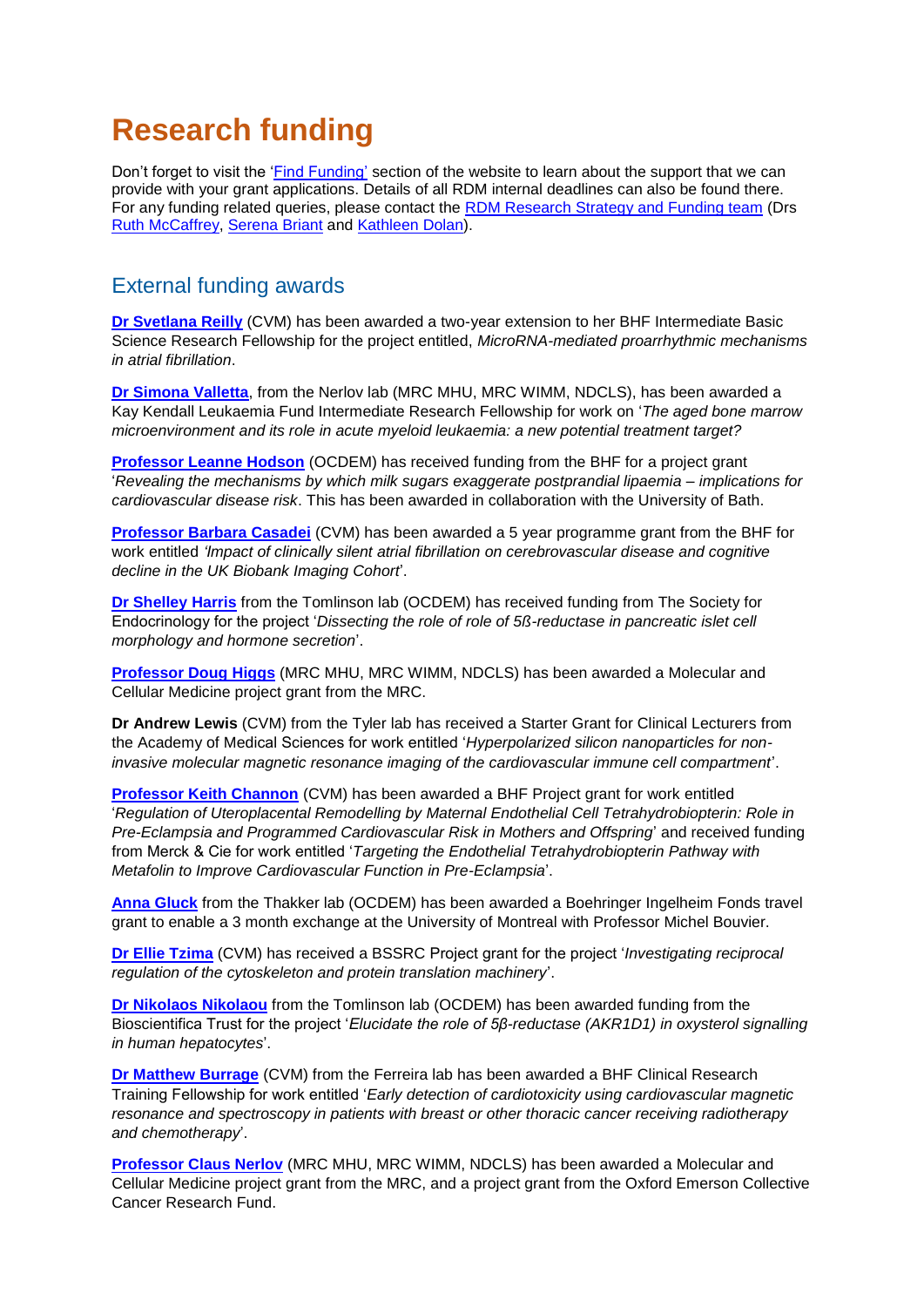**[Professor Patrik Rorsman](https://www.rdm.ox.ac.uk/people/patrik-rorsman)** (OCDEM) has received funding from Alan & Babette Sainsbury Trust for the project '*Pancreatic Islet Dysfunction and the risk of hypoglycaemia in type 1 diabetes: a focus on the somatostatin –secreting delta cell*'.

**[Dr David Sims](https://www.rdm.ox.ac.uk/people/david-sims)** (MRC Centre for Computational Biology, MRC WIMM, NDCLS) has been awarded an Infrastructure Award from the CRUK Oxford Centre, and Research Capability Funding from NIHR.

**Ms Rebecca Grossman** from the Ray lab (OCDEM) has been awarded a MRC Clinical Research Training Fellowship.

**Dr Christopher Leeson** (CVM) has been awarded Research Capability Funding from NIHR to support Annabelle Frost.

**[Associate Professor Charles Redwood](https://www.rdm.ox.ac.uk/people/charles-redwood)** (CVM) has been awarded a UK-Malaysia MRC Research grant for a project entitled '*Genomic profiling of Cardiomyopathy in Malaysia*'.

### Internal funding awards

**[Professor Adam Mead](https://www.rdm.ox.ac.uk/people/adam-mead)** (MRC MHU, MRC WIMM, NDCLS) has been awarded pump priming from the CRUK Oxford Development Fund and equipment funding from the EP Abraham Cephalosporin Fund.

**[Dr Supat Thongjuea](https://www.rdm.ox.ac.uk/people/supat-thongjuea)** from the Vyas, Mead and Nerlov labs (all MRC MHU, MRC WIMM, NDCLS) has been awarded an Oxford-Celgene fellowship entitled '*Single-Cell Computational Biology for Translational Medicine*'.

**[Dr Kate Lines](https://www.rdm.ox.ac.uk/people/kate-lines)** from the Thakker lab (OCDEM) has been awarded an Oxford-Celgene fellowship entitled '*Targeting Epigenetic Mechanisms for the Treatment of Pancreatic Neuroendocrine Tumours*'.

**[Dr Bethan Psaila](https://www.rdm.ox.ac.uk/people/bethan-psaila)** (MRC MHU, MRC WIMM, NDCLS) has been awarded a project grant from the Oxford Emerson Collective Cancer Research Fund.

**Medical Sciences Internal Fund [\(MSIF\)](https://www.medsci.ox.ac.uk/research/internal/funding-directory/medical-science-internal-fund/medical-science-internal-fund-pump-priming) pump priming awards were made to:**

- **Dr Andrew Lewis** (CVM), from the Tyler lab, for a project entitled *'Defining the novel cardiovascular phenotype of IgG4-related disease'*.
- **[Dr Claudia Guida](https://www.rdm.ox.ac.uk/people/claudia-guida)** (OCDEM), from the Rorsman lab, for a project entitled '*Exploring the role of somatostatin in the metabolic benefits of bariatric surgery'.*

**RDM have been awarded 4 MSIF [bridging and family leave](https://www.medsci.ox.ac.uk/research/internal/funding-directory/medical-science-internal-fund/medical-research-fund-bridging-salary) awards in 2019.**

**Wellcome Institutional Strategic Support [\(ISSF\)](https://www.medsci.ox.ac.uk/research/internal/funding-directory/issf) awards were made to:**

- **[Dr Adam Lewandowski](https://www.rdm.ox.ac.uk/people/adam-lewandowski)** (CVM) for a project entitled *'The Cerebrovascular Phenotype of Children Born Preterm and Relationship with Cardiac Structure and Function'*.
- **[Dr Quan Zhang](https://www.rdm.ox.ac.uk/people/quan-zhang)** (OCDEM) for a project entitled '*Investigation of paracrine feedback loops in pancreatic islets and their impact in hypoglycaemia*'*.*
- **[Dr Svetlana Reilly](https://www.rdm.ox.ac.uk/people/svetlana-reilly)** (CVM) for a project entitled '*Calcitonin paracrine signalling in atrial and ventricular myocardium in atrial fibrillation*'*.*

A **Medical and Life Sciences Translational Fund [\(MLSTF\)](https://www.medsci.ox.ac.uk/research/internal/funding-directory/medical-and-life-sciences-translational-fund)** award was made to **[Professor Hal](https://www.rdm.ox.ac.uk/people/alexander-drakesmith)  [Drakesmith](https://www.rdm.ox.ac.uk/people/alexander-drakesmith)** (MRC HIU, MRC WIMM, IMD) for a project entitled '*Iron and the anti-tumour immune response*'.

An **RDM pump priming** award was made to **[Dr Jillian Simon](https://www.rdm.ox.ac.uk/people/jillian-simon)** (CVM), **[Dr Yvonne Couch](https://www.rdm.ox.ac.uk/people/yvonne-couch)** (IMD) and **[Dr Paul Holloway](https://www.rdm.ox.ac.uk/people/paul-holloway)** (IMD), for a project entitled '*Neuroprotective Effects of PKARIα Oxidation in Models of Stroke*'.

A **Human Iron Research at Oxford [\(HIRO\)](https://www.expmedndm.ox.ac.uk/tgu/human-iron-research-at-oxford-hiro)** award was made to **[Dr Andrew Armitage](https://www.rdm.ox.ac.uk/people/andrew-armitage)** from the Drakesmith lab (MRC HIU, MRC WIMM, IMD) for a project entitled '*Do nutritional iron interventions enhance vaccine responses in infants from a low-income country?*'.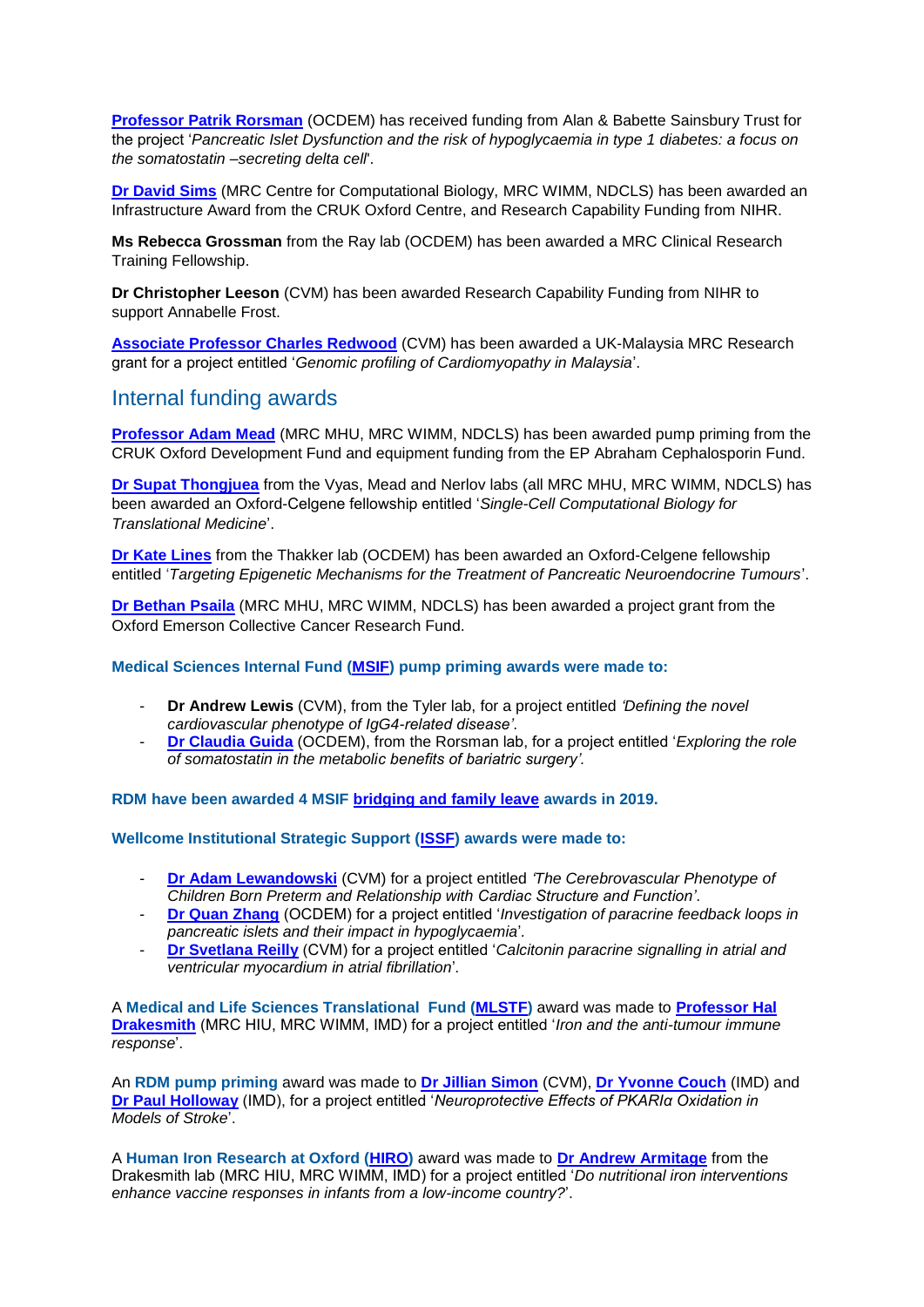# **RDM Equality, Diversity and Inclusion news**

#### **RDM Athena SWAN silver success**

We are very pleased to announce that our recent application for the silver Athena SWAN charter award has been successful. The silver award recognises both the work we have done at the department, and our future plans. We are now implementing our action plan, and you can find out more about this and other Athena SWAN initiatives on [our website.](https://www.rdm.ox.ac.uk/intranet/athena-swan/)

RDM cross-divisional committees and working groups come together on a quarterly basis to form a Self-Assessment Team (SAT). The SAT monitors and assesses the action plans and is chaired by Professor Hugh Watkins. At these quarterly meetings we would like to welcome observers and those who would like to find out more. If you are interested in attending, and have ideas about how the department could continue to promote equality, diversity and inclusion, please get in touch with our Athena SWAN facilitator [Charlotte Smith.](mailto:charlotte.smith@rdm.ox.ac.uk)

#### **Mental health first aid training**

The first cohort of RDM staff (academics, researchers and support staff) completed the two-day accredited course on mental health first aid in November this year. Analogous to physical aid, RDM aims to have a group of accredited mental health first aiders who can help spot the triggers and signs of mental health issues, and offer staff signposting to the right resources. As with our harassment advisors, details for our mental health first-aiders will shortly be available on the RDM website.

### **Staff news**

#### **Staffing updates**

**Professor [Bill Haynes](https://www.rdm.ox.ac.uk/people/bill-haynes)** joins us as the Visiting Professor of Metabolic Medicine.

**Professor [Anjan Thakurta](https://www.rdm.ox.ac.uk/people/anjan-thakurta)** joins us as the Visiting Professor of Cancer Biology and Translational Medicine.

**[Professor Jeremy Tomlinson](https://www.rdm.ox.ac.uk/people/jeremy-tomlinson)** has been appointed the new theme leader for the BRC Diabetes and Metabolism Theme, taking over from Professor Anna Gloyn.

Professor Paresh Vyas has been appointed theme leader, and Professor Adam Mead deputy theme leader, for the BRC Haematology Theme.

### **Public Engagement with Research**

#### **Public Engagement awards**

- [Dr Katharine Owen](https://www.rdm.ox.ac.uk/people/katharine-owen) (OCDEM) is one of the seven researchers across the whole University awarded a Public Engagement with Research leadership award. The awards are aimed at fostering culture change within the University, and along with a £5,000 grant, Dr Owen and her cohort of leaders will be taking part in a year-long programme of training.
- [Professor Deborah Gill](https://www.rdm.ox.ac.uk/people/deborah-gill) (NDCLS) was one of only six researchers across the University to win the Wellcome 'Enriching Engagement' pilot project awards. Professor Gill and her group are using the funding to develop a series of hands-on activities about their research work on gene therapy.